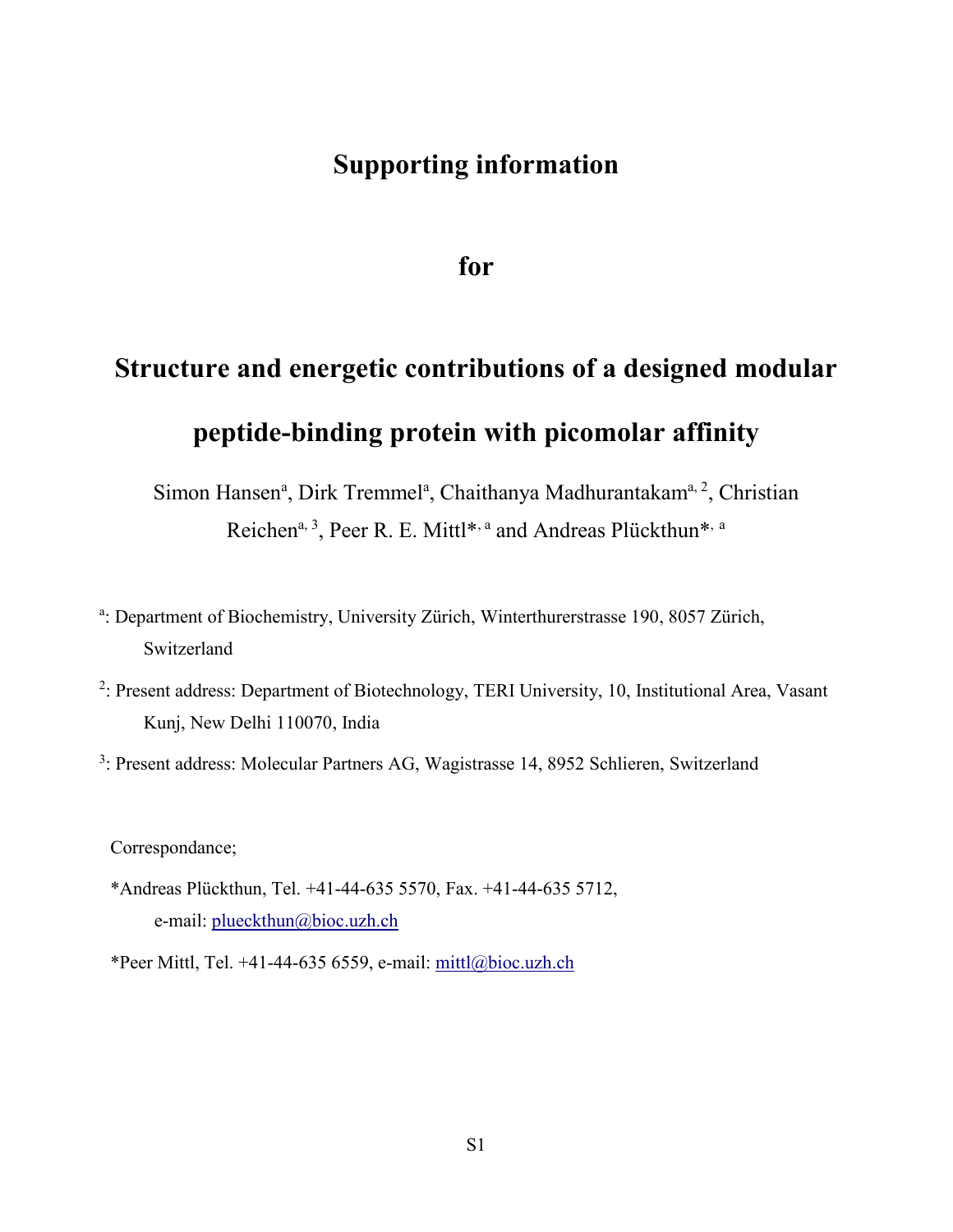# **SI Methods**

**Cloning of expression plasmids for peptide-sfGFP fusions, peptide-pD fusions and dArmRP** Coding sequences for the desired peptides were produced by two overlapping (by 12 bp) DNA oligomers (Microsynth, Switzerland) that included a BamHI and a HindIII restriction site, respectively. They were annealed and filled up to double-stranded DNA using Phusion® High-Fidelity DNA Polymerase (New England BioLabs). The resulting fragments were *Bam*HI / *Hind*III digested (FastDigest enzymes, Fermentas) and ligated (T4 ligase, Fermentas) into a BamHI / HindIII / FastAP digested (FastDigest enzymes, Fermentas) plasmid pAnN (sfGFP fusions) or pAT223 (pD-fusions<sup>[1](#page-13-0)</sup>). The pAnN vector is a pQE30 (Qiagen) derivative containing an N-terminal MRGSHis6-tag, followed by a BamHI and HindIII restriction site and sfGFP gene. The vector also contains a *lacI<sup>q</sup>* and an ampicillin (*amp*) resistance gene. Chemically competent *E. coli* XL1 Blue cells were transformed with the ligation mix and plated on LB / amp (100  $\mu$ g/ml) / IPTG (500  $\mu$ M) agar plates. Yellow colored colonies (indicating sfGFP expression) were used to inoculate 5 ml 2YT medium (100 µg/ml amp), from which plasmids were extracted with QIAprep Spin Miniprep Kits (Qiagen). Plasmids were sent for sequencing (Microsynth). Chemically competent *E. coli* BL21 (DE3) or XL1 blue cells were transformed with plasmids with confirmed sequences, for invivo biotinylation of pD-fusions double transformation with pAT223 and pBirAcm plasmids (Avidity Inc.) were performed, in this case 35 µg/ml chloramphenicol (cam) was added to plates and media. From single colonies an overnight culture was grown (2YT / amp / [cam if needed]) and a glycerol stock (20% glycerol) was made for future expressions.

The genes for the dArmRPs have already been described previously<sup>2</sup>. For crystallization they were cloned into the expression vector pQE30LIC\_3C, a pQE30 derivative with a cleavage site for Human Rhinovirus 3C Protease after the MRGSHis<sub>6</sub> tag. For other experiments they were cloned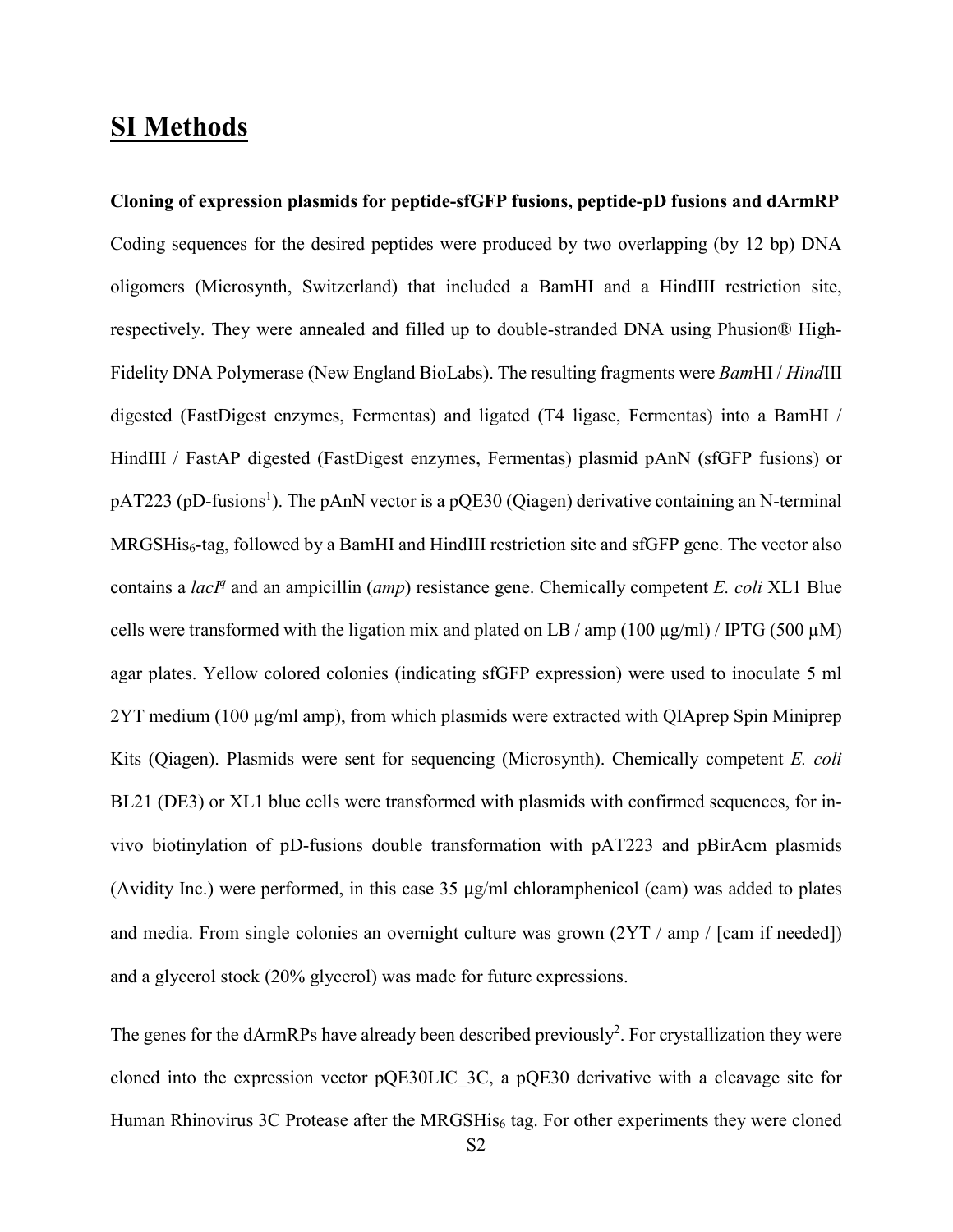into the expression vector pQIq containing an uncleavable N-terminal MRGSHis<sub>6</sub> tag<sup>3</sup>. An overview of the protein sequences is shown in Fig. S3.

#### **Expression of dArmRP, peptide-pD- and peptide-sfGFP-fusions**

An inoculation culture (ca. 25 ml for 1 l of expression culture) was grown overnight (2YT, 100  $\mu$ g/ml amp) from glycerol stocks. Baffled shake flasks were inoculated to an OD<sub>600</sub> of ca. 0.1, grown to  $OD_{600}$  of ca. 0.8 and induced by adding 500  $\mu$ M IPTG. sfGFP-fusions were grown at 30°C and 28°C after incubation overnight in Terrific Broth (TB) medium (containing 100 µg/ml amp). For dArmRP and peptide-pD-fusion expression, cells were grown at 37°C for 5 h after induction in 2YT medium (100  $\mu$ g/ml amp). For in-vivo biotinylation cam (35  $\mu$ g/ml) was included in the medium and biotin solution was added to a final concentration of 50 µM prior to induction. Cells were harvested by centrifugation (5 min, 4000 *g*) and resuspended in TBS\_W (50 mM Tris·HCl pH 7.5, 400 mM NaCl, 20 mM imidazole, 10% glycerol; 60 ml per liter of expression culture). Resuspended cells were frozen in liquid  $N_2$  and stored at -80 $^{\circ}$ C until further use.

#### **Purification of dArmRP, peptide-pD- and peptide-sfGFP fusions**

Frozen resuspended *E. coli* cells (corresponding to 1 l original culture) were thawed on ice and a spatula tip of chicken lysozyme (Sigma) was added. Cells were lysed by passage through a French press and by subsequent sonication (Branson). Cell debris was pelleted by centrifugation (25,000 *g*, 30 min). Supernatant was loaded (gravity flow) onto Ni-NTA agarose columns (Qiagen) that were equilibrated with TBS\_W. Columns were washed with 30 column volumes (CV) of TBS\_W. For peptide-sfGFP fusions a modified TBS\_W buffer containing 50 mM imidazole was used. Proteins were eluted with TBS E (50 mM Tris HCl pH 7.5, 500 mM NaCl, 350 mM imidazole; 2.5 CV). Eluted proteins were dialyzed against PBS (overnight, 4°C). After dialysis 10% glycerol was added to sfGFP constructs and the concentration was determined by absorbance at 280 nm,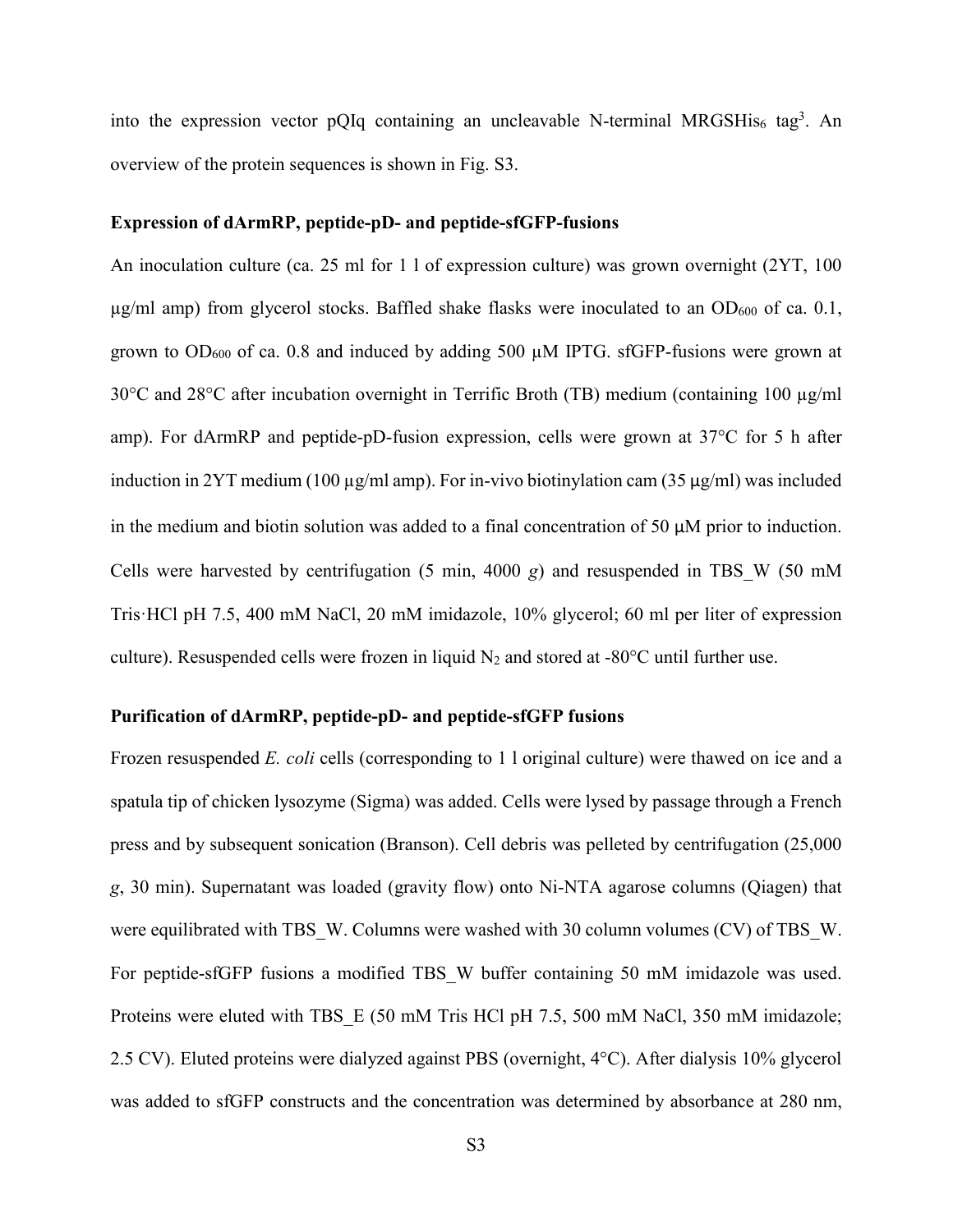proteins were stored at -20 °C. pD-fusions were often affected by partial proteolysis of the fused peptide, to remove proteolyzed proteins, cation exchange chromatography was used. Full-length proteins were checked by mass spectroscopy.

#### **Purification of dArmRP for crystallization**

Lysis of the *E. coli* cells and a first IMAC purification was carried out as described above including elution with TBS\_E. For MRGSHis<sub>6</sub>-tag removal by 3C Protease, the eluted proteins were mixed with 2% (w/w) of 3C Protease. The mixture was dialyzed (overnight,  $4^{\circ}$ C) against 50 mM Tris HCl, pH 8, 300 mM NaCl. The cut-off (12-14 kDa) of the dialysis bag was chosen such that the cleaved-off MRGSHis<sub>6</sub> fragments could pass through the membrane but the dArmRP and the 3C-Protease would remain inside. A second passage over Ni-NTA columns was performed to remove uncleaved dArmRP as well as 3C Protease (which carries an uncleavable His-tag). The flowthrough was collected, including an additional elution (2 CV) with the dialysis buffer. Monomeric protein fractions were isolated by preparative size exclusion chromatography (Superdex 200 HiLoad 26/60 column) with 10 mM Tris HCl pH 7.4, 100 mM NaCl as running buffer. The monomeric fractions were pooled and concentrated (spin concentrator devices, Millipore) to a final concentration of 20 mg/ml. Free  $(KR)$ <sub>5</sub> peptide (LifeTein) was added to the proteins in a 1.5 fold molar excess.

#### **Extrapolation of dissociation constants of tight interactions (addition to main text)**

The extrapolations based on the number of armadillo repeats resulted in the following equations for the respective peptides:  $(KR)_{3}$ : Y = -0.9222·X - 1.534  $(R^{2}=0.9901)$ ;  $(KR)_{4}$ : Y = -1.342·X -1.036 ( $R^2$ =0.9931) and (KR)<sub>5</sub>: Y = -1.692 · X - 0.6118 ( $R^2$ =0.9670). The equation for (KR)<sub>4</sub> was used to estimate the  $K_d$  for the interaction between Y<sub>III</sub>M<sub>7</sub>A<sub>II</sub> with  $(KR)_4$ ; the equation for  $(KR)_5$ was used to estimate the  $K_d$ s of Y<sub>III</sub>M<sub>7</sub>A<sub>II</sub> with (KR)<sub>5</sub> and Y<sub>III</sub>M<sub>6</sub>A<sub>II</sub> with (KR)<sub>5</sub>.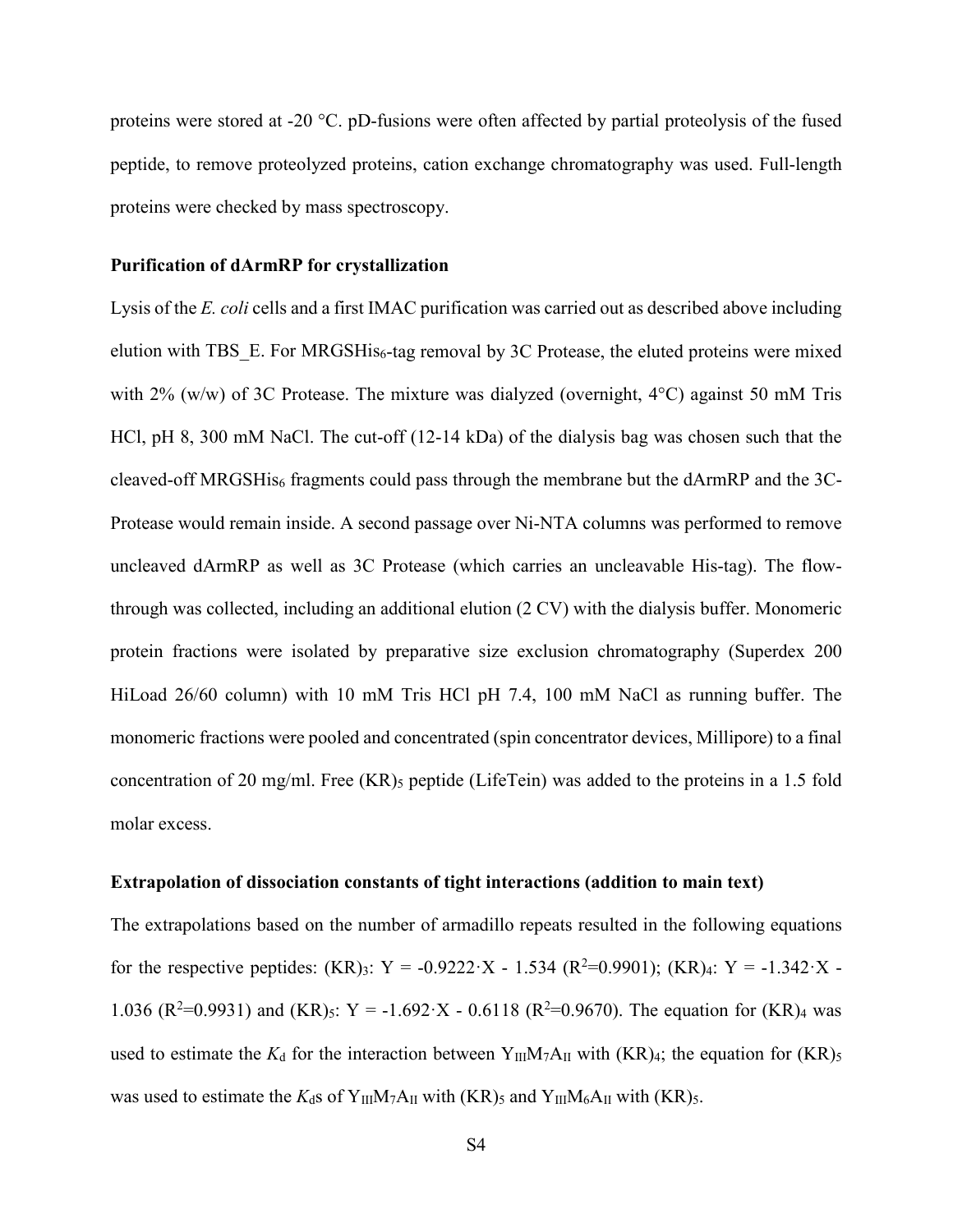The extrapolation based on the number of lysine to alanine mutations resulted in the following equations: Y<sub>III</sub>M<sub>7</sub>A<sub>II</sub> / (KR)<sub>4</sub>: Y = 0.8595 · X - 10.13 (R<sup>2</sup>=0.9806); Y<sub>III</sub>M<sub>7</sub>A<sub>II</sub> / (KR)<sub>5</sub>: Y = 0.4852 · X - 10.29 ( $R^2$ =0.9794); and Y<sub>III</sub>M<sub>6</sub>A<sub>II</sub> / (KR)<sub>5</sub>: Y = 0.6552 · X - 10.07 ( $R^2$ =0.9837). The Y-intercepts of these equations were used to estimate the  $K_d$ s of the respective dArmRP – peptide combination without any mutation.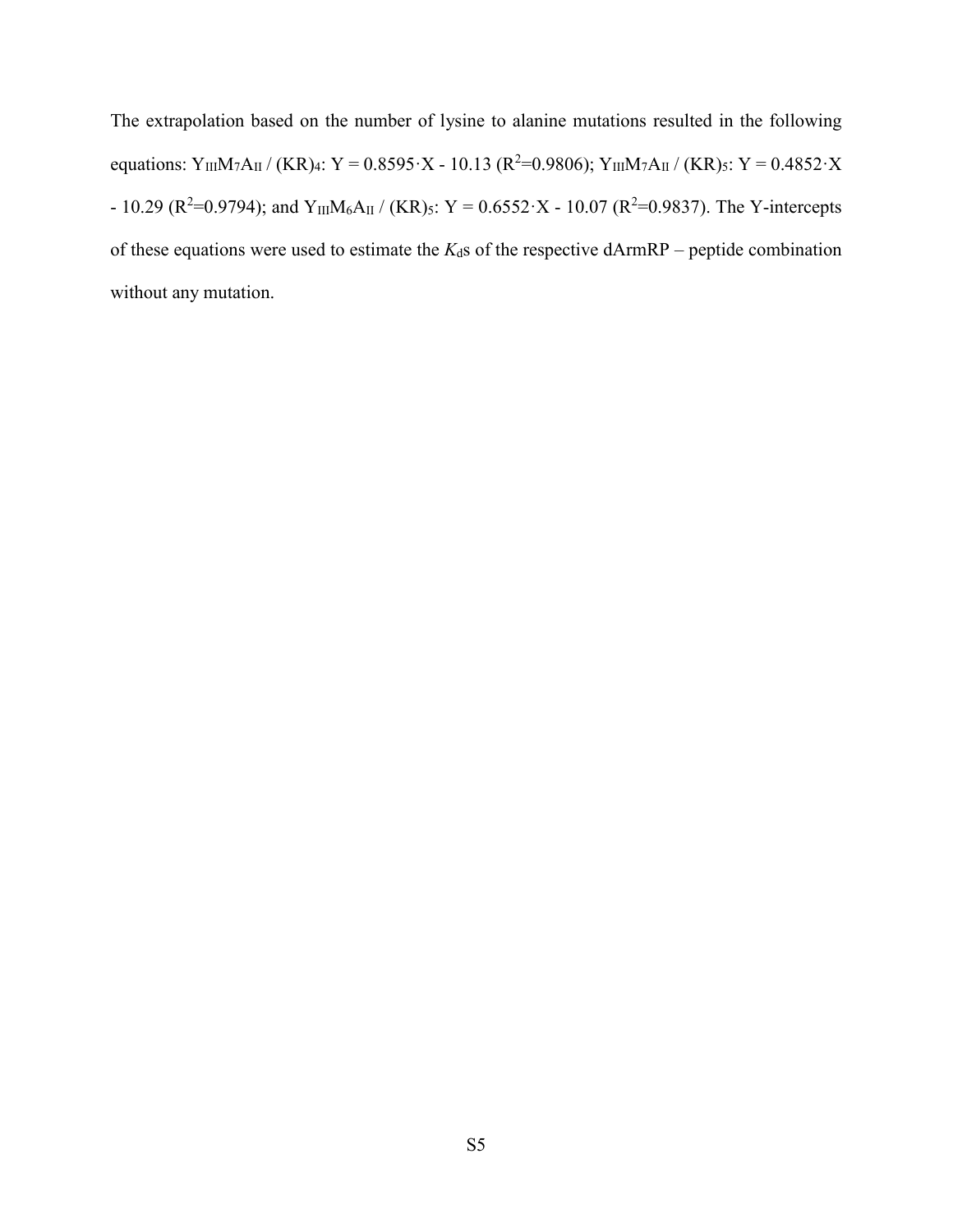# **SI Tables**

#### **Table S1**

**Significance levels for ΔΔG values of peptides with different Ala mutations**

|                                   | (KR) <sub>4</sub> | K <sub>1</sub> A | R2A  | K3A    | R4A  | K5A  | R6A  | K7A    | R8A    | <b>K3A,</b><br>K5A | R4A<br>R6A | K3A,<br>R4A | K5A,<br>R6A |
|-----------------------------------|-------------------|------------------|------|--------|------|------|------|--------|--------|--------------------|------------|-------------|-------------|
|                                   |                   |                  |      |        |      |      |      |        |        |                    |            |             |             |
| (KR) <sub>4</sub>                 |                   | ****             | **** | ****   | **** | **** | **** | ****   | ****   | ****               | ****       | ****        | ****        |
| K <sub>1</sub> A                  | ****              |                  | **** | ns     | **** | ns   | **** | ns     | ns     | ****               | ****       | ****        | ****        |
| R2A                               | ****              | ****             |      | ****   | ns   | **** | ns   | ****   | ****   | ****               | ****       | ****        | ****        |
| K3A                               | ****              | ns               | **** |        | **** | ns   | **** | ns     | $\ast$ | ****               | ****       | ****        | ****        |
| R4A                               | ****              | ****             | ns   | ****   |      | **** | ns   | ****   | ****   | ****               | ****       | ****        | ****        |
| K <sub>5</sub> A                  | ****              | ns               | **** | ns     | **** |      | **** | ns     | ns     | ****               | ****       | ****        | ****        |
| R6A                               | ****              | ****             | ns   | ****   | ns   | **** |      | ****   | ****   | ****               | ****       | ****        | ****        |
| K7A                               | ****              | ns               | **** | ns     | **** | ns   | **** |        | $\ast$ | ****               | ****       | ****        | ****        |
| R8A                               | ****              | ns               | **** | $\ast$ | **** | ns   | **** | $\ast$ |        | ****               | ****       | ****        | ****        |
| K3A, K5A                          | ****              | ****             | **** | ****   | **** | **** | **** | ****   | ****   |                    | ****       | ****        | ****        |
| R <sub>4</sub> A R <sub>6</sub> A | ****              | ****             | **** | ****   | **** | **** | **** | ****   | ****   | ****               |            | ****        | ****        |
| K3A, R4A                          | ****              | ****             | **** | ****   | **** | **** | **** | ****   | ****   | ****               | ****       |             | ns          |
| K5A, R6A                          | ****              | ****             | **** | ****   | **** | **** | **** | ****   | ****   | ****               | ****       | ns          |             |

ns: not significant (p-value  $> 0.05$ )

\*: p-value  $< 0.05$ 

\*\*: p-value <0.01

\*\*\*: p-value < 0.001

\*\*\*\*: p-value < 0.0001

All peptides are based on (KR)4, mutations are indicated; measurements were performed with  $Y_{III}M_5A_{II}$ 

A one-way ANOVA with multiple comparisons was performed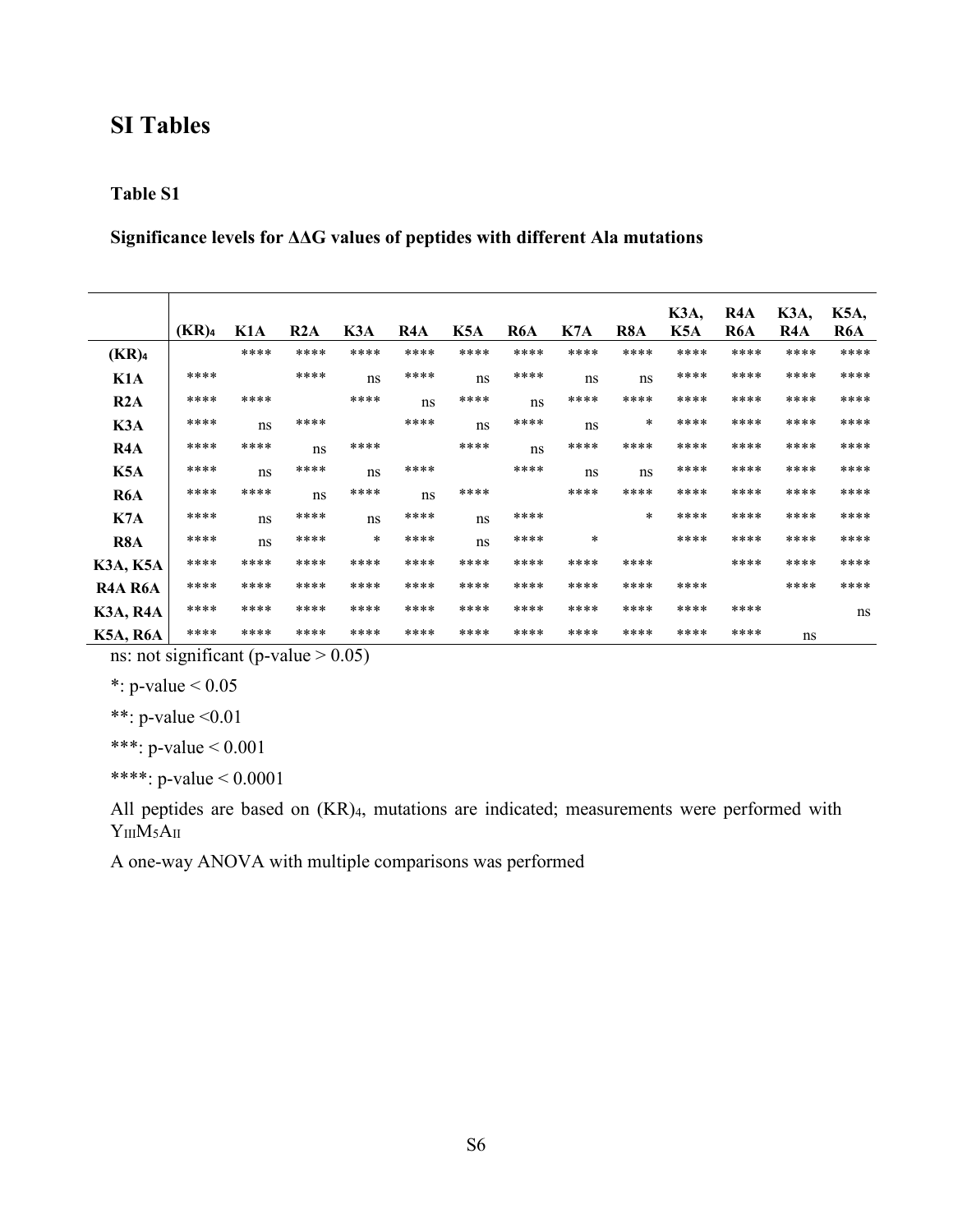| <b>Peptide sequence</b> Lys mutations | Number of      | $K_d \pm Std$ . Dev. (nM) |                         |  |  |  |  |  |  |  |
|---------------------------------------|----------------|---------------------------|-------------------------|--|--|--|--|--|--|--|
|                                       |                | with $Y_{III}M_6A_{II}$   | with $Y_{III}M_7A_{II}$ |  |  |  |  |  |  |  |
| $(KR)$ 4-based:                       |                |                           |                         |  |  |  |  |  |  |  |
| <b>KRKRARKR</b>                       | 1              | n.d.                      | $0.48 \pm 0.18$         |  |  |  |  |  |  |  |
| <b>KRARARKR</b>                       | 2              | n.d.                      | $4.9 \pm 0.53$          |  |  |  |  |  |  |  |
| ARARARKR                              | 3              | n.d.                      | $36.9 \pm 4.6$          |  |  |  |  |  |  |  |
| ARARARAR                              | 4              | n.d.                      | $157 \pm 17.6$          |  |  |  |  |  |  |  |
| $(KR)_{5}$ -based:                    |                |                           |                         |  |  |  |  |  |  |  |
| KRKRARKRKR                            | 1              | $0.28 \pm 0.02$           | t.t.                    |  |  |  |  |  |  |  |
| <b>KRKRKRARKR</b>                     | 1              | $0.40 \pm 0.11$           | t.t.                    |  |  |  |  |  |  |  |
| KRKRARARKR                            | $\overline{2}$ | $2.7 \pm 0.41$            | $0.48 \pm 0.13$         |  |  |  |  |  |  |  |
| KRARARARKR                            | 3              | $8.6 \pm 1.3$             | $1.49 \pm 0.16$         |  |  |  |  |  |  |  |
| KRARARARAR                            | $\overline{4}$ | $36 \pm 1.7$              | $5.2 \pm 0.73$          |  |  |  |  |  |  |  |
| ARARARARAR                            | 5              | $142 \pm 11.7$            | $13.2 \pm 2.0$          |  |  |  |  |  |  |  |

**Measured** *K***<sup>d</sup> values with Lys to Ala mutations used in the extrapolation of tight binding**

n.d.: not determined

t.t.: too tight to be measured

All values are means of at least three independent assays.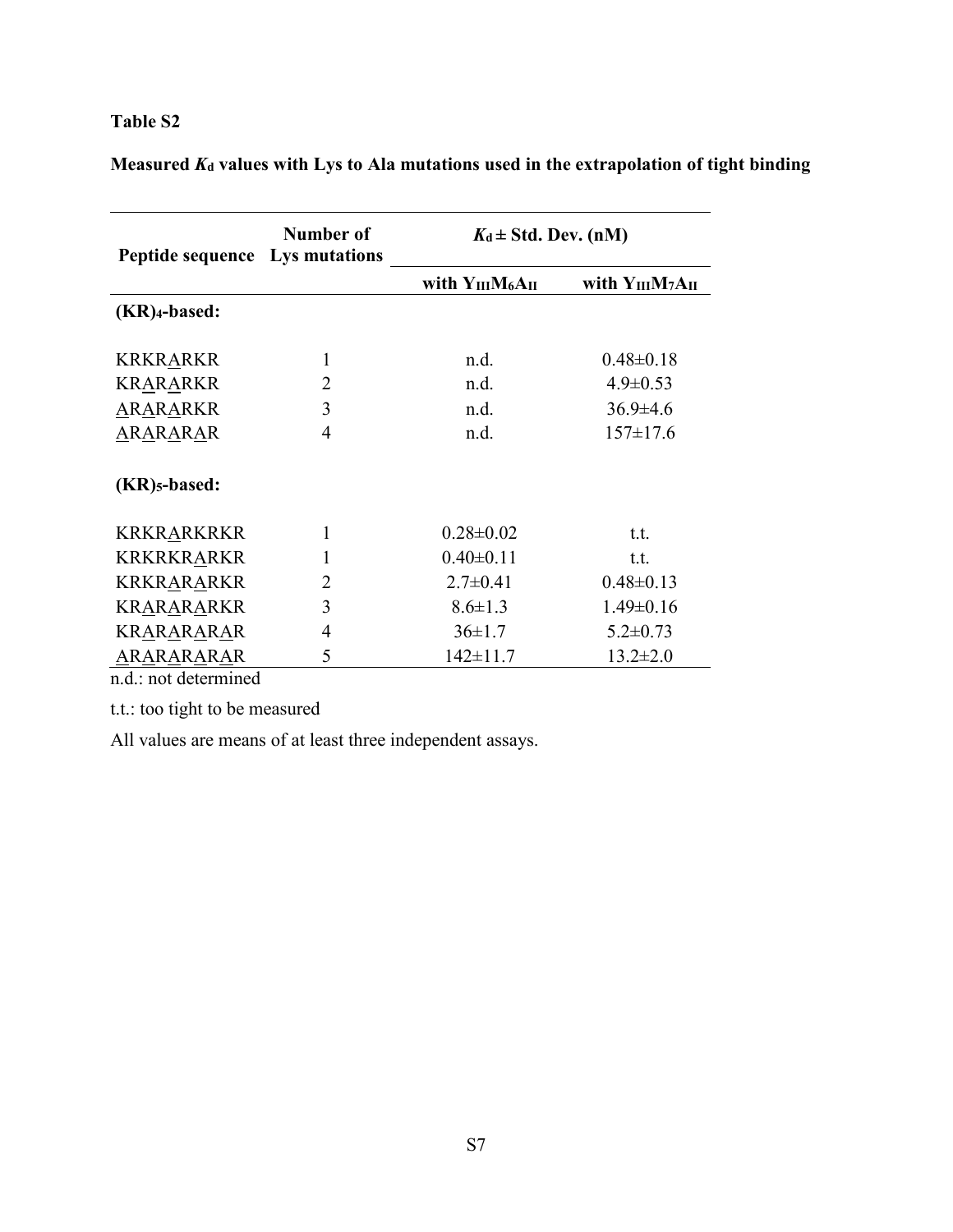**ΔΔG values for the increase of repeat number (x) in YIIIMxAII (each line for a constant (KR)n-peptide) or the increase of dipeptide units (n) in (KR)n (each line for a constant YIIIMxAII).** 

|                                   | slope*   | $\Delta \Delta G^{\dagger}$ (kJ/mol)                                |  |
|-----------------------------------|----------|---------------------------------------------------------------------|--|
| Extension of $Y_{III}M_{x}A_{II}$ |          |                                                                     |  |
| (KR) <sub>3</sub>                 | $-0.922$ | $-5.3$                                                              |  |
| (KR) <sub>4</sub>                 | $-1.342$ | $-7.7$                                                              |  |
| $(KR)$ <sub>5</sub>               | $-1.692$ | $-9.7$                                                              |  |
| Extension of $(KR)_n$             |          |                                                                     |  |
| ${\rm Y_{III}M_3A_{II}}$          | $-0.645$ | $-3.7$                                                              |  |
| $Y_{III}M_4A_{II}$                | $-1.059$ | $-6.0$                                                              |  |
| $Y_{III}M_5A_{II}$                | $-1.505$ | $-8.6$                                                              |  |
| $Y_{III}M_6A_{II}$                | $-2.069$ | $-11.8$                                                             |  |
|                                   |          | *: calculated trough linear regression shown in Fig. 2c and Fig. S2 |  |

 $\uparrow$ :  $\Delta \Delta G = RT \cdot (1/\log(e)) \cdot \text{slope}$ ; with T = 298K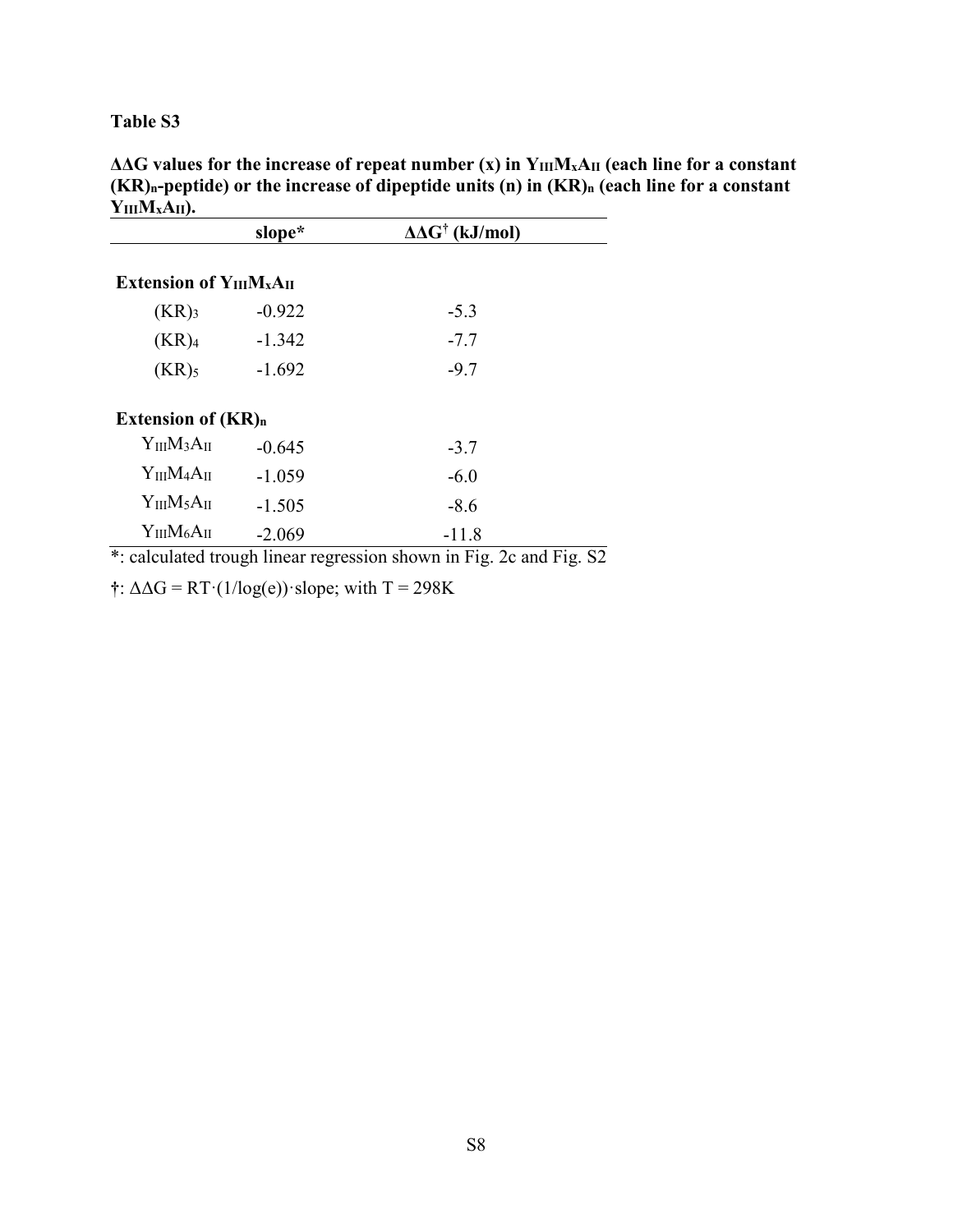|                                   | $Y_{III}M_5A_{II}$ - (KR) <sub>5</sub> (PDB ID: 5aei) |
|-----------------------------------|-------------------------------------------------------|
| Data collection                   |                                                       |
| Space group                       | $C222_1$                                              |
| Cell dimensions                   |                                                       |
| $a, b, c(\AA)$                    | 88.83, 215.28, 105.99                                 |
| $\alpha, \beta, \gamma$ (°)       | 90, 90, 90                                            |
| Resolution $(A)$                  | $107.64 - 1.83$ $(1.877 - 1.83)^*$                    |
| $R_{\text{merge (%)}}$            | 18.95 (153.0)                                         |
| $I/\sigma I$                      | 14.24 (2.02)                                          |
| Completeness $(\% )$              | 99.97 (99.83)                                         |
| Redundancy                        | 11.1(11.1)                                            |
| <b>Refinement</b>                 |                                                       |
| Resolution $(\AA)$                | 47.99 - 1.83                                          |
| No. reflections                   | 89570                                                 |
| ${}^{2}R_{\rm work}/R_{\rm free}$ | 0.149/0.1791                                          |
| No. atoms                         | 7694                                                  |
| Protein                           | 6748                                                  |
| Ligand/ion                        | 39                                                    |
| Water                             | 907                                                   |
| <b>B</b> -factors                 |                                                       |
| Protein                           | 19.8                                                  |
| Ligand/ion                        | 26.0                                                  |
| Water                             | 31.3                                                  |
| R.m.s deviations                  |                                                       |
| Bond lengths (Å)                  | 0.025                                                 |
| Bond angles (°)                   | 2.06                                                  |

Data collection and refinement statistics of  $V_{\text{tr}}M_{\text{r}}\Delta_{\text{tr}}$  **-**  $(\mathbf{KP})$ 

\*Highest resolution shell is shown in parenthesis.

 ${}^{1}R_{merge} = \sum_{hkl} \sum_{i} ||I_{i}(hkl) - (I(hkl))||\sum_{hkl} \sum_{i} I_{i}(hkl)$ , where  $I_{i}(hkl)$  is the *i*th observation of reflection hkl and (I(hkl)) is the weighted average intensity for all observations *i* of reflection hkl.

 ${}^{2}R_{work}$  and  $R_{free} = (\sum ||F_o| - |F_c||)/(\sum |F_o|)$ , where  $|F_o|$  is the observed structure-factor amplitude and |FC| is the calculated structure-factor amplitude.

The structure was solved from a single crystal.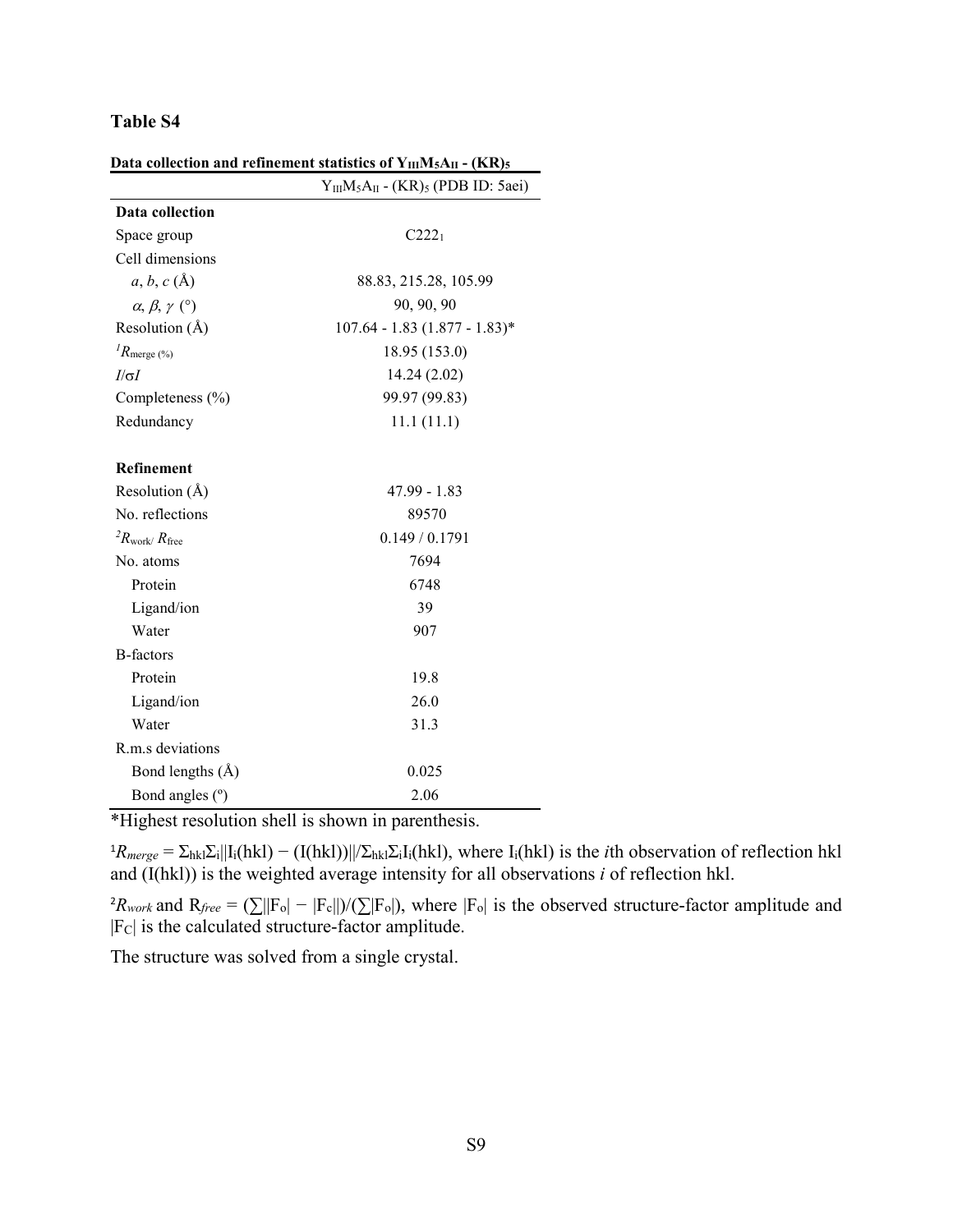|                         | Influence of pH value and NaCl concentration on affinity between Y <sub>III</sub> M <sub>5</sub> A <sub>II</sub> and (KR) <sub>5</sub> . |
|-------------------------|------------------------------------------------------------------------------------------------------------------------------------------|
| <b>Buffer condition</b> | $K_d \pm Std$ . Dev. (nM)                                                                                                                |

## **pH value variation**

| pH 4.5 (Citrate), 150 mM NaCl        | $632\pm71.3$    |
|--------------------------------------|-----------------|
| pH 5.0 (MES), 150 mM NaCl            | $192 \pm 28.3$  |
| pH 5.6 (MES), 150 mM NaCl            | $41.3 \pm 12.8$ |
| pH 6.0 (MES), 150 mM NaCl            | $9.6 \pm 5.1$   |
| pH 6.5 (MES), 150 mM NaCl            | $3.2 \pm 2.7$   |
| pH 7.0 (Phosphate), 150 mM NaCl      | $0.98 \pm 0.4$  |
| pH 7.4 (Phosphate), 150 mM NaCl      | $1.1 \pm 0.8$   |
| pH 8.0 (Bicine or Tris), 150 mM NaCl | $0.86 \pm 0.2$  |
| pH 8.5 (Bicine or Tris), 150 mM NaCl | $0.62 \pm 0.4$  |
| pH 9.0 (Aminoethanol), 150 mM NaCl   | $3.1 \pm 1.5$   |
| pH 9.3 (Aminoethanol), 150 mM NaCl   | $2.71 \pm 1.2$  |
| pH 10.0 (CAPS), 150 mM NaCl          | $9.2 \pm 1.9$   |
|                                      |                 |

# **NaCl concentration variation**

| 150 mM NaCl, pH 7.4 (Phosphate) | $11 \pm 08$    |
|---------------------------------|----------------|
| 250 mM NaCl, pH 7.4 (Phosphate) | $79 \pm 06$    |
| 350 mM NaCl, pH 7.4 (Phosphate) | $33.0\pm4.3$   |
| 450 mM NaCl, pH 7.4 (Phosphate) | $127 \pm 34.4$ |

All  $K_d$ s are for Y<sub>III</sub>M<sub>5</sub>A<sub>II</sub> interacting with  $(KR)$ <sub>5</sub>-sfGFP. All values are means of at least three independent assays.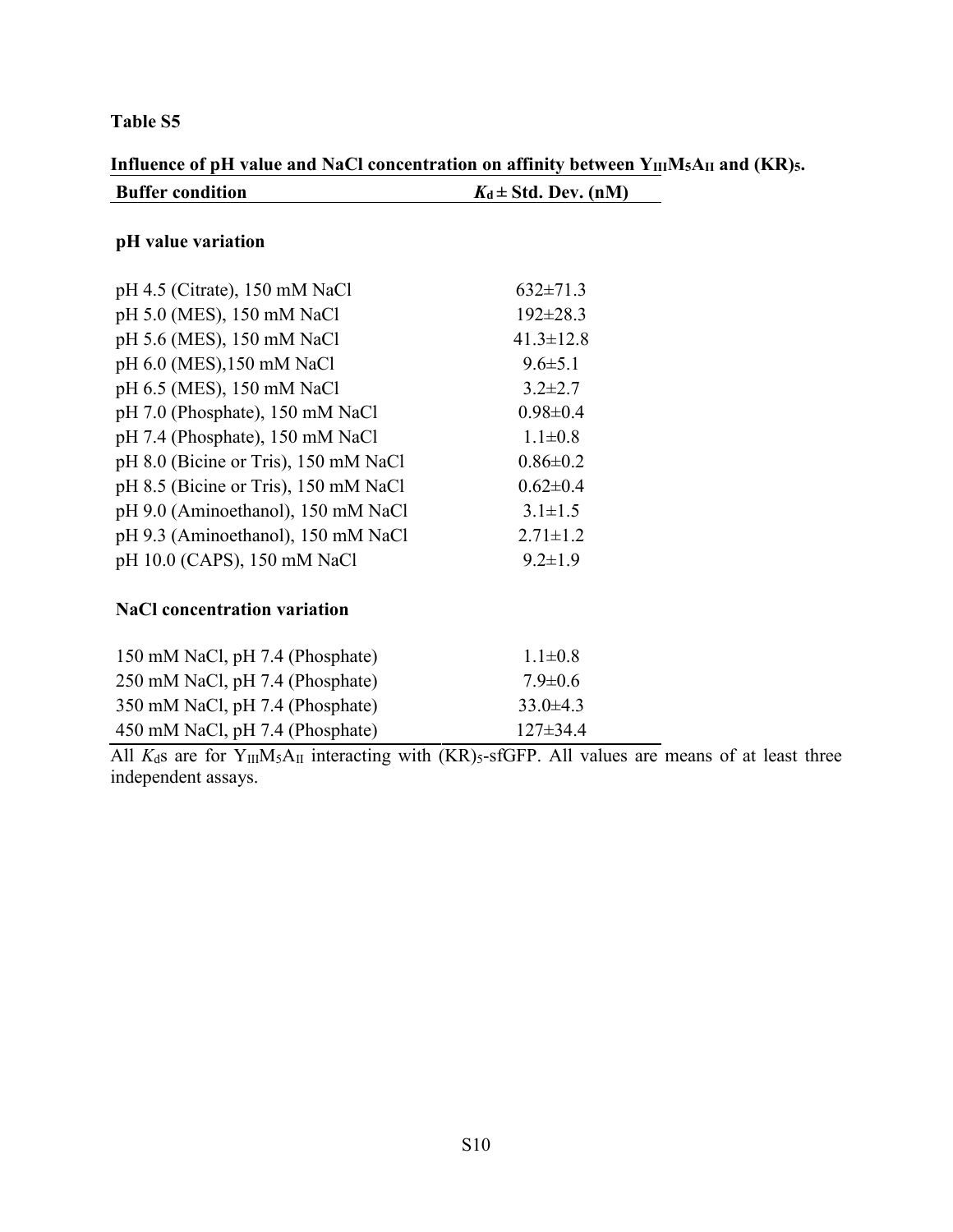# **SI Figures**



**Figure S1:** Exemplary saturation binding experiment for the determination of stoichiometry between Y<sub>III</sub>M<sub>7</sub>A<sub>II</sub> and (KR)<sub>5</sub>. Here (KR)<sub>5</sub>\_sfGFP (4.5 nM) was titrated with Y<sub>III</sub>M<sub>7</sub>A<sub>II</sub> and the curve was fit with a 1:1 binding model (only for illustration). The point where  $(KR)_{5}$  sfGFP (constant concentration) and  $Y_{III}M_7A_{II}$  have the same concentration (equivalence point) is indicated by a broken vertical line. Since in all cases this corresponds to the concentration were the upper plateau is reached, we concluded that the system shows 1:1 stoichiometry.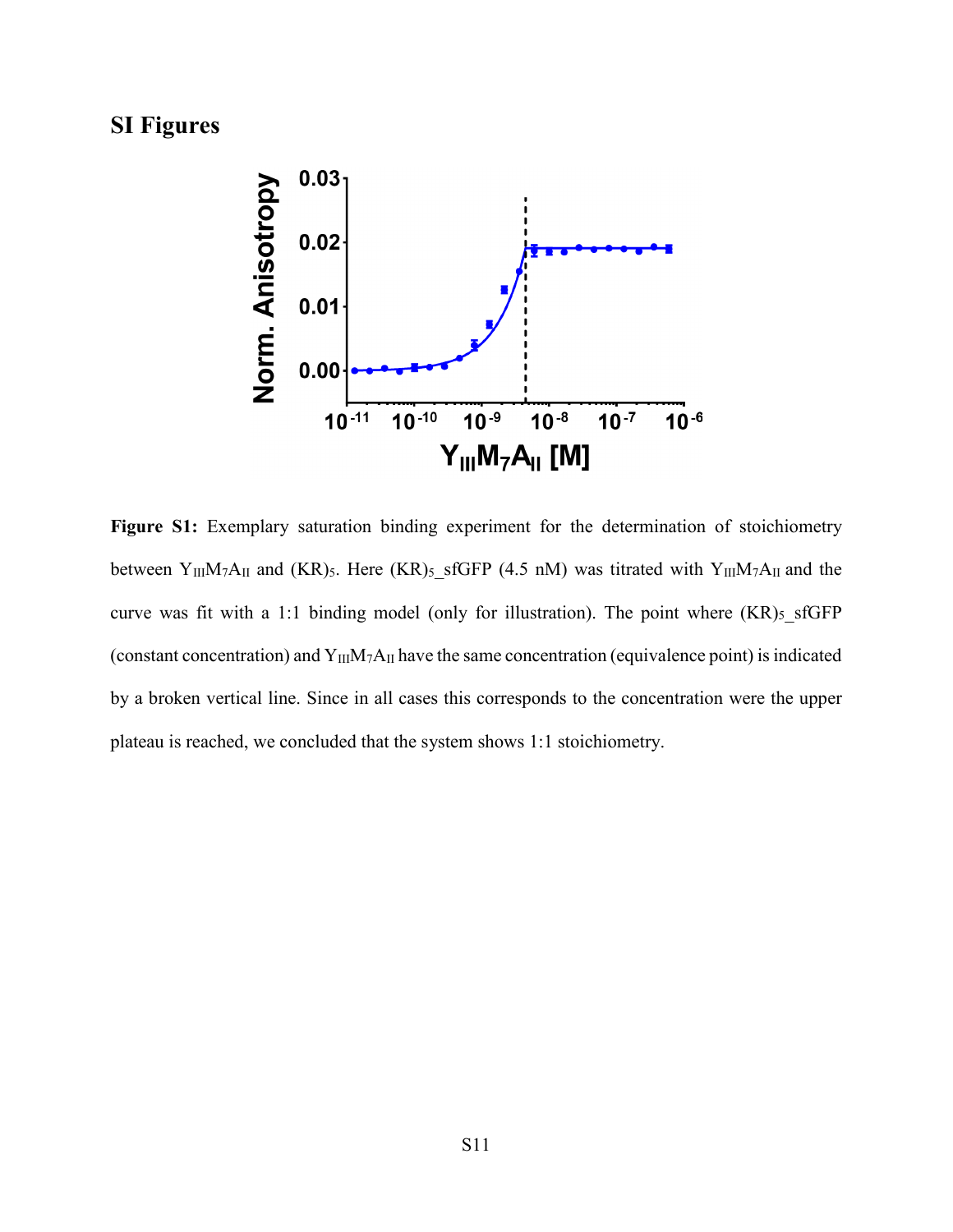

**Figure** S2: Dependence of  $K_d$ s on the length of  $(KR)$ <sub>n</sub> peptides for different dArmRP. The decimal logarithm of  $K_d$ s of a given dArmRP (Y<sub>III</sub>M<sub>3</sub>A<sub>II</sub> – Y<sub>III</sub>M<sub>7</sub>A<sub>II</sub>) is plotted against the number of (KR)repeats of the respective peptide. Linear regression is indicated. The following equations and R<sup>2</sup> values were obtained: for  $Y_{III}M_3A_{II}$ : Y = -0.6450·X -2.412 ( $R^2 = 0.9480$ ); for  $Y_{III}M_4A_{II}$ : Y = -1.059·X -2.197 ( $R^2 = 0.9874$ ); for Y<sub>III</sub>M<sub>5</sub>A<sub>II</sub>: Y = -1.505·X – 1.562 ( $R^2 = 0.9533$ ); for Y<sub>III</sub>M<sub>6</sub>A<sub>II</sub>: Y  $= -2.069 \times 10.7681$  (R<sup>2</sup> = 0.9960); from the slopes  $\Delta\Delta G$  values for the addition of one (KR)-repeat can be calculated, they are summarized in SI Table 3.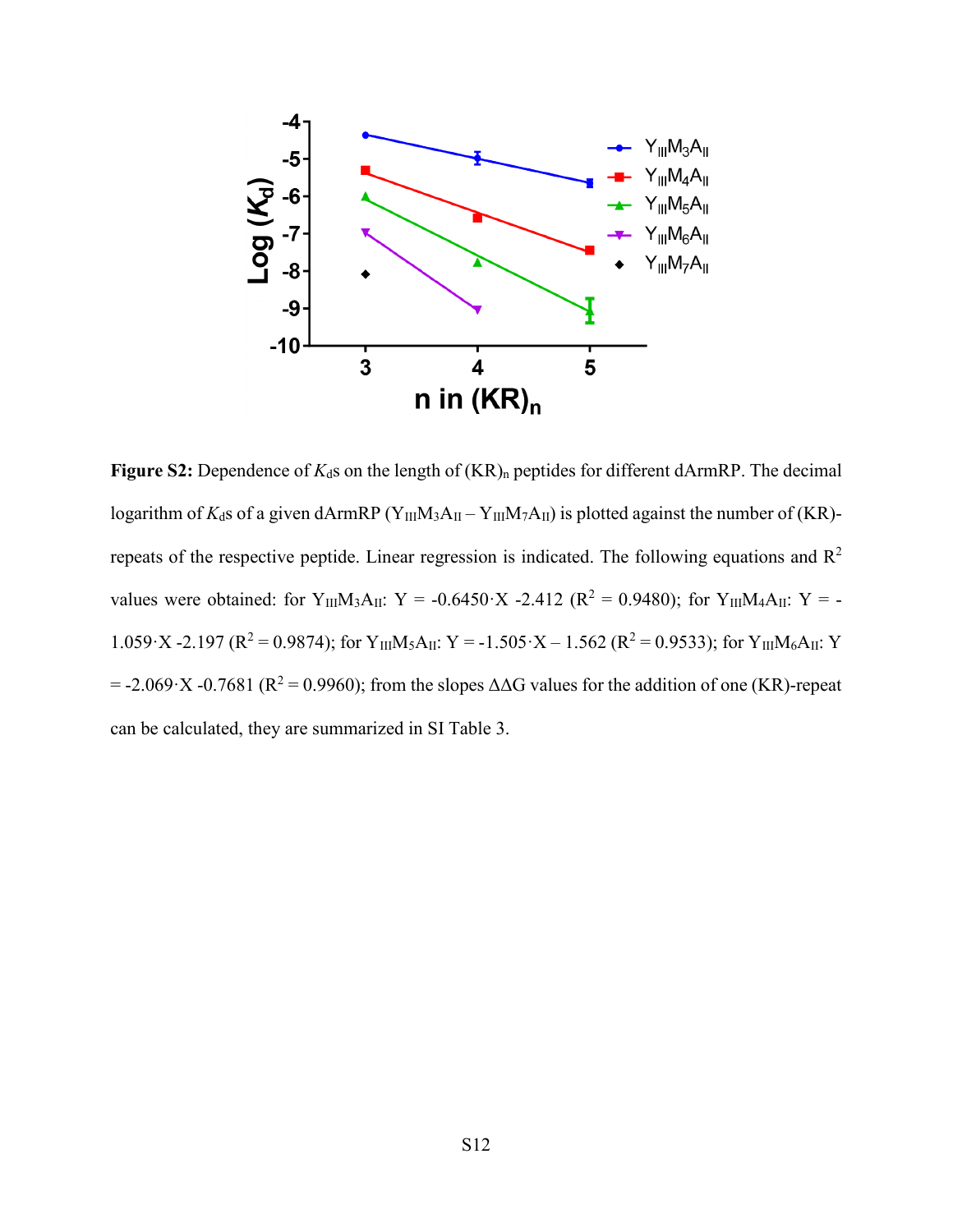| A: ArmRPs:                                                           |                    |                           |   |  |       |          |                                 |                      |                    |        |              |        |   |                      |         |         |   |                       |        |                |    |   |                    |    |                      |   |            |    |                                                                                      |                            |        |        |  |     |
|----------------------------------------------------------------------|--------------------|---------------------------|---|--|-------|----------|---------------------------------|----------------------|--------------------|--------|--------------|--------|---|----------------------|---------|---------|---|-----------------------|--------|----------------|----|---|--------------------|----|----------------------|---|------------|----|--------------------------------------------------------------------------------------|----------------------------|--------|--------|--|-----|
| His-Y <sub>m</sub> : M R G S H H H H H H -<br><b>N-terminal tags</b> |                    |                           |   |  |       |          |                                 |                      |                    |        |              |        |   |                      |         |         |   |                       |        | G <sub>S</sub> |    |   |                    |    |                      |   |            |    |                                                                                      |                            |        |        |  |     |
| His-3C-Y <sub>ii</sub> : G G G G S <mark>L E V L F Q</mark>          |                    |                           |   |  |       |          |                                 |                      |                    |        |              |        |   |                      |         |         |   | G                     |        |                |    |   |                    |    |                      |   |            |    |                                                                                      |                            |        |        |  |     |
|                                                                      |                    |                           |   |  |       |          |                                 |                      |                    |        |              |        |   |                      |         |         |   |                       |        |                |    |   |                    |    |                      |   |            |    |                                                                                      |                            |        |        |  |     |
| helices                                                              |                    |                           |   |  |       | helix H1 |                                 |                      |                    |        |              |        |   | helix H <sub>2</sub> |         |         |   |                       |        |                |    |   |                    |    | helix H <sub>3</sub> |   |            |    |                                                                                      |                            |        |        |  |     |
| internal repeat position                                             |                    | -1                        |   |  |       |          |                                 |                      | 10<br>$\mathbf{I}$ |        |              |        |   |                      |         | 20<br>п |   |                       |        |                |    |   |                    | 30 |                      |   |            |    |                                                                                      |                            | 40     |        |  |     |
| $N$ -Cap                                                             | $Y_{\text{III}}$ : |                           |   |  |       |          |                                 |                      |                    |        |              | ELPQMV |   |                      | $\circ$ | $\circ$ |   | LNSPD                 |        | $\circ$        |    |   | <b>QELQSALRKLS</b> |    |                      |   |            |    | $\circ$                                                                              | IASGG                      |        |        |  |     |
| internal repeat                                                      | M:                 | N                         | E |  |       |          | O I O A V I D A G A L P A L V   |                      |                    |        |              |        |   |                      |         |         |   | OLLSSPNEO             |        |                |    |   |                    |    |                      |   |            |    | I L O E A L W A L S N I A S G G                                                      |                            |        |        |  |     |
| <b>M-N37A:</b>                                                       |                    |                           |   |  |       |          |                                 |                      |                    |        |              |        |   |                      |         |         |   |                       |        |                |    |   |                    |    |                      |   |            |    |                                                                                      |                            |        |        |  |     |
| C-cap                                                                |                    |                           |   |  |       |          |                                 |                      |                    |        |              |        |   |                      |         |         |   |                       |        |                |    |   |                    |    |                      |   |            |    | A: N E O K O A V K E A G A L E K L E O L O S H E N E K I O K E A O E A L E K L O S H |                            |        |        |  |     |
| <b>B: peptide-sfGFP fusions:</b>                                     |                    |                           |   |  |       |          |                                 |                      |                    |        |              |        |   |                      |         |         |   |                       |        |                |    |   |                    |    |                      |   |            |    |                                                                                      |                            |        |        |  |     |
| functional elements                                                  |                    | MRGSHis <sub>6</sub> -tag |   |  |       |          |                                 |                      |                    |        |              |        |   |                      |         | peptide |   |                       |        |                |    |   |                    |    |                      |   |            |    |                                                                                      | sfGFP (not fully depicted) |        |        |  |     |
| position                                                             |                    |                           |   |  | $-10$ |          |                                 |                      |                    |        | <b>BamHI</b> |        | 1 |                      |         |         |   |                       |        | 10             |    |   | <b>HindIII</b>     |    |                      |   |            | 20 |                                                                                      | 246                        |        |        |  | 252 |
| (KR), SfGFP: M R G S H H H H H H G S G S P                           |                    |                           |   |  |       |          |                                 |                      |                    |        |              |        | к | RKRKR                |         |         |   |                       |        | $\sim$         | F. | G | K L                | М  | s                    | ĸ | <b>GEE</b> |    | qap                                                                                  | GMDEL                      |        |        |  | Y K |
| $(KR)$ , sfGFP: .                                                    |                    |                           |   |  |       |          |                                 |                      |                    |        |              |        |   | KRKRK                |         |         | R | ĸ                     | R      |                |    |   |                    |    |                      |   |            |    | gap                                                                                  |                            |        |        |  |     |
| $(KR)$ <sub>5</sub> sfGFP: .                                         |                    |                           |   |  |       |          |                                 |                      |                    |        |              |        |   | KRKRKR               |         |         |   | К                     | R<br>К |                |    |   |                    |    |                      |   |            |    | gap                                                                                  |                            |        |        |  |     |
| $(AV)4$ sfGFP: .                                                     |                    |                           |   |  |       |          |                                 |                      |                    |        |              |        |   | AVAVA                |         |         | v | А                     |        |                |    |   |                    |    |                      |   |            |    | gap                                                                                  |                            |        |        |  |     |
| $(AV)_5$ sfGFP: .                                                    |                    |                           |   |  |       |          | . A V A V A V A V A V           |                      |                    |        |              |        |   |                      |         |         |   |                       |        |                |    |   |                    |    |                      |   |            |    | gap                                                                                  |                            |        |        |  |     |
| <b>Alanine scan:</b><br>$(KR)_{4}$ sfGFP:                            |                    |                           |   |  |       |          |                                 |                      |                    |        |              |        |   |                      |         |         |   | $K$ R K R K R K R - - |        |                |    |   |                    |    |                      |   |            |    | gap                                                                                  |                            |        |        |  |     |
| $(K1A)$ sfGFP: .                                                     |                    |                           |   |  |       |          | $\mathcal{L}^{\mathcal{A}}$ and |                      |                    |        |              |        | А |                      |         |         |   |                       |        |                |    |   |                    |    |                      |   |            |    | gap                                                                                  |                            |        |        |  |     |
| $(R2A)$ sfGFP: $\cdot$                                               |                    |                           |   |  |       |          |                                 |                      |                    |        |              |        |   |                      |         |         |   |                       |        |                |    |   |                    |    |                      |   |            |    | gap                                                                                  |                            |        |        |  |     |
| $(K3A)$ sfGFP: $\cdot$                                               |                    |                           |   |  |       |          |                                 |                      |                    |        |              |        |   |                      |         |         |   |                       |        |                |    |   |                    |    |                      |   |            |    | gap                                                                                  |                            |        |        |  |     |
| (R4A) sfGFP:                                                         |                    |                           |   |  |       |          |                                 |                      |                    |        |              |        |   |                      |         |         |   |                       |        |                |    |   |                    |    |                      |   |            |    | gap                                                                                  |                            |        |        |  |     |
| $(K5A)$ sfGFP: .                                                     |                    |                           |   |  |       |          |                                 |                      |                    |        |              |        |   |                      |         | А       |   |                       |        |                |    |   |                    |    |                      |   |            |    | qap                                                                                  |                            |        |        |  |     |
| $(R6A)$ sfGFP: $\cdot$                                               |                    |                           |   |  |       |          |                                 |                      |                    |        | i.           |        |   |                      |         |         |   |                       |        |                |    |   |                    |    |                      |   |            |    | gap                                                                                  |                            |        |        |  |     |
| $(K7A)$ sfGFP: $\cdot$                                               |                    |                           |   |  |       |          |                                 | n.                   |                    |        | $\sim$       |        |   |                      |         |         |   | А                     |        |                |    |   |                    |    |                      |   |            |    | gap                                                                                  |                            |        |        |  |     |
| $(R6A)$ sfGFP: $\cdot$                                               |                    |                           |   |  |       |          |                                 | n.<br>$\sim$         | $\sim$             | $\sim$ | $\sim$       |        |   |                      |         |         |   |                       | A      |                |    |   |                    |    |                      |   |            |    | gap                                                                                  |                            |        |        |  |     |
| $(K35A)$ sfGFP: $\cdot$                                              |                    |                           |   |  |       |          |                                 | <b>Contract</b>      | $\sim$             |        | $\sim$       |        |   |                      | А       | A       |   |                       |        |                |    |   |                    |    |                      |   |            |    | gap                                                                                  |                            |        |        |  |     |
| (R46A) sfGFP:                                                        |                    |                           |   |  |       |          |                                 | <b>Service State</b> |                    | o a    | $\sim$       |        |   |                      |         | A       |   | $\mathcal{A}$         |        |                |    |   |                    |    |                      |   |            |    | gap                                                                                  |                            |        |        |  |     |
| $(KR34A)$ sfGFP: $\cdot$                                             |                    |                           |   |  |       |          |                                 | <b>Contract</b>      | n.                 |        | n.           | $\sim$ |   |                      | AA      |         |   | and a state           |        |                |    |   |                    |    |                      |   | $\sim$     |    | gap                                                                                  |                            |        |        |  |     |
|                                                                      |                    |                           |   |  |       |          |                                 |                      |                    |        |              |        |   |                      |         |         |   |                       |        |                |    |   |                    |    |                      |   |            |    | gap                                                                                  |                            | $\sim$ | $\sim$ |  |     |

**Figure S3:** Sequences of dArmRPs and peptide-sfGFP fusions. (A) Sequences of dArmRPs. Amino acid sequences of the functional elements are given in one-letter code. Identical residues are indicated by a period (.), gaps by a hyphen (-). Numbering represents the position within a armadillo repeat. The recognition sequence for 3C-protease is highlighted in yellow with the cutting site as a vertical line. (B) Alignment of peptide-sfGFP fusions. Amino acid sequences are given in one-letter code. Identical residues are indicated by a period (.), gaps by a hyphen (-). Numbering is chosen so that the first peptide residue is number 1.